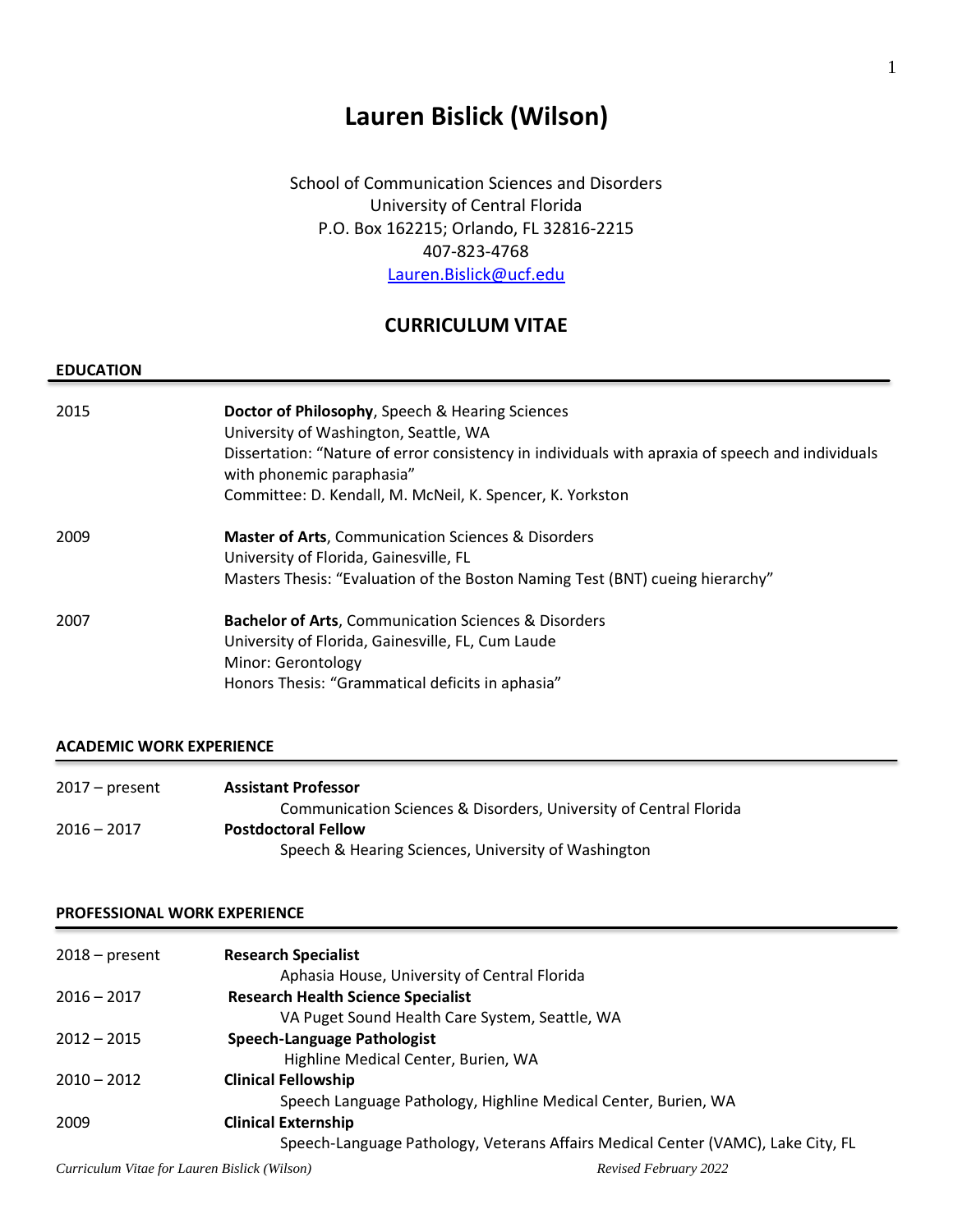#### **PEER-REVIEWED PUBLICATIONS & FULL MANUSCRIPT PROCEEDINGS**

*\* Indicates that I served in a mentoring role (undergraduate or graduate student)*

- Silkes, J., **Bislick, L.**, Castro, N., Hunting Pompon, R., Madden, E.C., Zimmerman, R. (In preparation). Maximizing outcomes in restorative aphasia treatment: Models, measures, and predictors.
- **Bislick, L.** & \*Thakar, A. (Submitted). Effects of Feedback Type Listener Ratings of a Novel Speech Task.
- Engelhoven, A.R., **Bislick, L.**, \*Gray, S., Hunting Pompon, R. (Resubmited). Respondent Burden and Readability of Patient-Reported Outcome Measures for People with Aphasia. *Topics in Language Disorders*
- \*Anderson, G., **Bislick**, L., Towson, J., Engelhoven, A. (Submitted). Dialogic Reading Training for a Person with Aphasia: A Feasibility Study. *Perspectives of the ASHA Special Interest Groups.*
- **Bislick, L.,** Dietz, A., Duncan, S., . . . Van Allen, S. (2021). Finding "zen" in Aphasia: The Role of Yoga in the Post-Stroke Journey of Two Survivors. *American Journal of Speech Language Pathology, 1-15.*
- Therrien, M., Madden, C. E., **Bislick, L.**, Wallace, S. (2021). Aphasia and Friendship: The Role and Perspectives of Speech-Language Pathologists. *American Journal of Speech Language Pathology,* 1-13.
- \*Hernandez, N., **Bislick., L**, Engelhoven A., Hunting Pompon, R. (2021). Caregiver-proxy & individual with aphasia selfreport agreement on subjective domains. *American Journal of Speech Language Pathology,* 30, 1700–1710.
- **Bislick, L.** (2020). A phonomotor approach to apraxia of speech treatment. *Journal of American Speech-Language Pathology, 29, 2109–2130.*
- Dietz, A., Duncan, S. **Bislick., L**., . . . McCarthy, M. (2020). Yoga as Therapy for People with Aphasia. *Perspectives of the ASHA Special Interest Groups, 5,* 853-860*.*
- Minkina, I., Silkes, J. **Bislick, L**., . . . Kendall, D. (2019). The influence of phonomotor treatment on word retrieval: Insights from naming errors. *Journal of Speech Language and Hearing Research 62, 1-25.*
- **Bislick, L.** & Hula, W. (2019). Perceptual characteristics of consonant production in apraxia of speech and aphasia. *American Journal of Speech Language Pathology, 28*, 1411-1431.
- Hunting Pompon, R., **Bislick, L**., Elliott, K., Madden, E. B., Minkina, I., Nadeau, S., Oelke, M., & Kendall, D. (2017). Do linguistic and nonlinguistic characteristics predict generalization and maintenance following Phonomotor Treatment in twenty-six individuals with aphasia? *American Journal of Speech Language Pathology, 26*, 1092-1104.
- **Bislick, L.**, McNeil, M., Spencer, K., Yorkston, K., & Kendall, D. (2017). The nature of error consistency in individuals with apraxia of speech and aphasia. *American Journal of Speech Language Pathology, 26*, 611-630.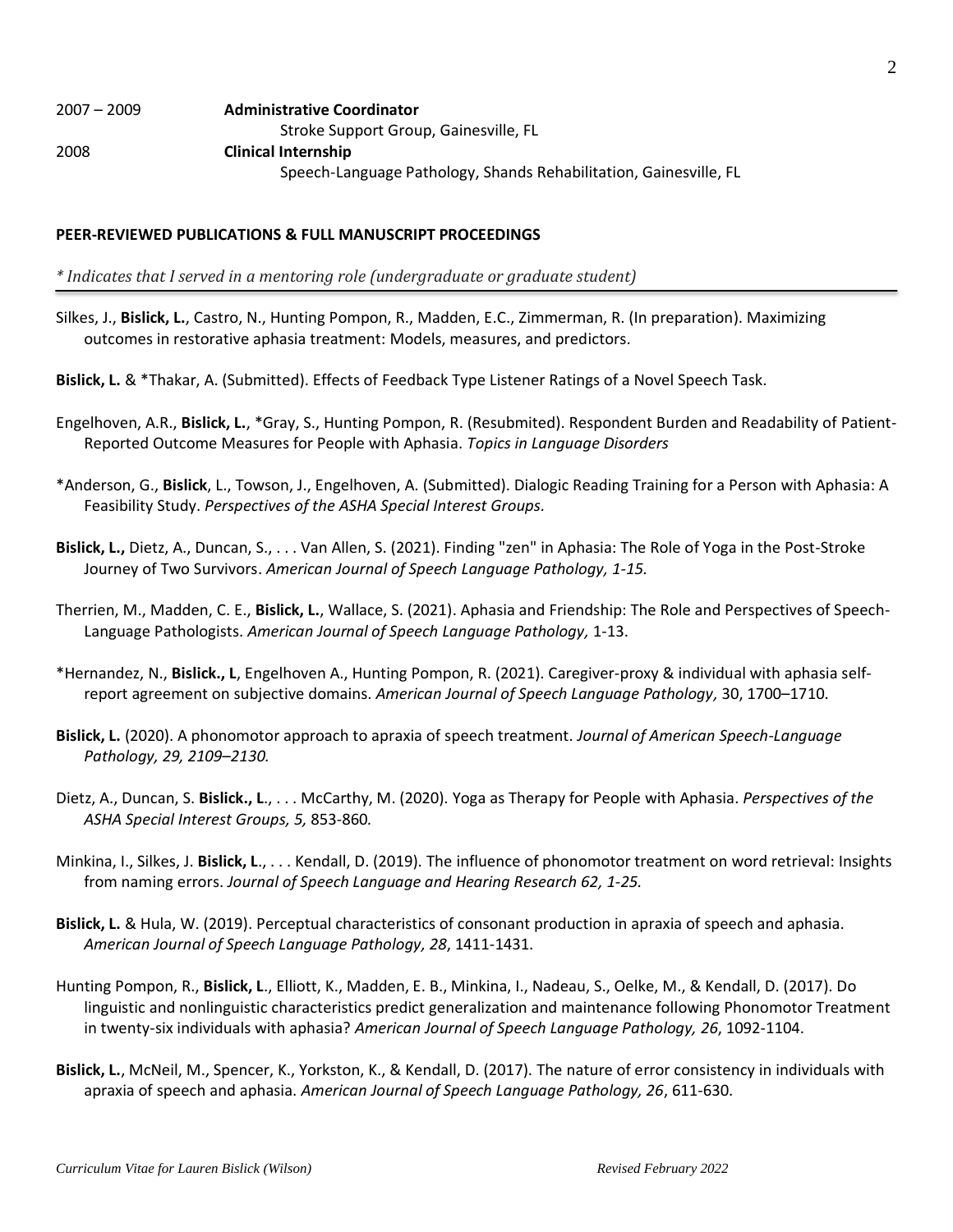- Kendall, D., Minkina, I., **Bislick, L.**, Grabowski, T., Phatak, V., Silkes, J. & Ojemann, J. (2016). Reorganization of language prior to anterior temporal lobe surgery: Can deficits be mitigated? *The Journal of Rehabilitation Research and Development 53(6):813-826.*
- Oelke, M., Sachet, L., Nagle, K., **Bislick, L**., Brookshire, C. E. & Kendall, D. L. (2015). Can intensive phonomotor therapy modify accent? A phase 1 study. *Speech, Language, and Hearing, 18*, 4, 229-242.
- Minkina, I., Oelke, M., **Bislick, L.P**., Brookshire, C.E., Hunting Pompon, R., Silkes, J.P., & Kendall, D.L. (2015). An investigation of aphasic naming error evolution following phonomotor treatment. *Aphasiology, 11(1), 1-19.*
- **Bislick, L. P**., Oelke, M., & Kendall, D. (2014). Phonomotor rehabilitation of apraxia of speech. *Journal of Medical Speech-Language Pathology, 21*, 1, 15-31.
- Kendall, D., Hunting-Pompon, R., Brookshire, C. E., Minkina, I., & **Bislick, L.** (2013). An analysis of aphasic naming errors as an indicator of improved linguistic processing following phonomotor treatment. *American Journal of Speech-Language Pathology 22*, S240-S249.
- **Bislick, L. P**., Weir, P., C., & Spencer, K. A. (2013). Investigation of feedback schedules on motor learning in individuals with apraxia of speech. *Journal of Medical Speech-Language Pathology 20*, 4, 18-23.
- **Bislick, L. P**., Weir, P. C., Spencer, K.A., & Kendall, D.L., Yorkston, K. (2012). Do principles of motor learning enhance retention and transfer of speech skills? : A systematic review. *Aphasiology 26*, 5, 709-728.
- Del Toro, C. M., **Bislick, L. P**., Comer, M., Velozo, C., Romero, S., Gonzalez Rothi, L.J., & Kendall, D.L. (2011). Development of a short form of the Boston Naming Test for individuals with aphasia. *Journal of Speech and Hearing Sciences 54*, 4, 1089-100.

### **INTERNATIONAL, NATIONAL, AND STATE CONFERENCE PRESENTATIONS**

*\* Indicates that I served in a mentoring role (undergraduate or graduate student)*

#### Submitted/Accepted Presentations

- **Bislick, L.**, Dietz, A., Susan, E.S., Cornelius, K. Perspectives of Persons with Aphasia on the Benefits of a Yoga Practice. Paper submitted for presentation at the Clinical Aphasiology Conference. Wrightsville Beach, NC.
- Madden, C.E., **Bislick, L**., Wallace, S., Therrien, M. The Impact of Aphasia on Friendship: Reflections from Stroke Survivors Paper submitted for presentation at the Clinical Aphasiology Conference, Wrightsville Beach, NC.
- Engelhoven, A.E.R., **Bislick, L.**, Gray, S., & Hunting Pompon, R. Respondent burden and readability of patient-reported outcome measures for people with aphasia: Considerations for PROM development and validation. Round-table discussion at the annual convention of the Clinical Aphasiology Conference, Wrightsville Beach, NC.
- Engelhoven, A., **Bislick, L**., Hinckley, J. How Do I Find Resources and Materials for My Clients with Aphasia? Paper submitted for presentation at the Florida Speech and Hearing Association (FLASHA) Conference, St. Pete, FL.
- **Bislick, L.**, Dietz, A., Susan, E.S., Cornelius, K. The Benefits of Practicing Yoga in Persons with Aphasia. Paper accepted for presentation at the International Aphasia Research Conference, Philadelphia, PA.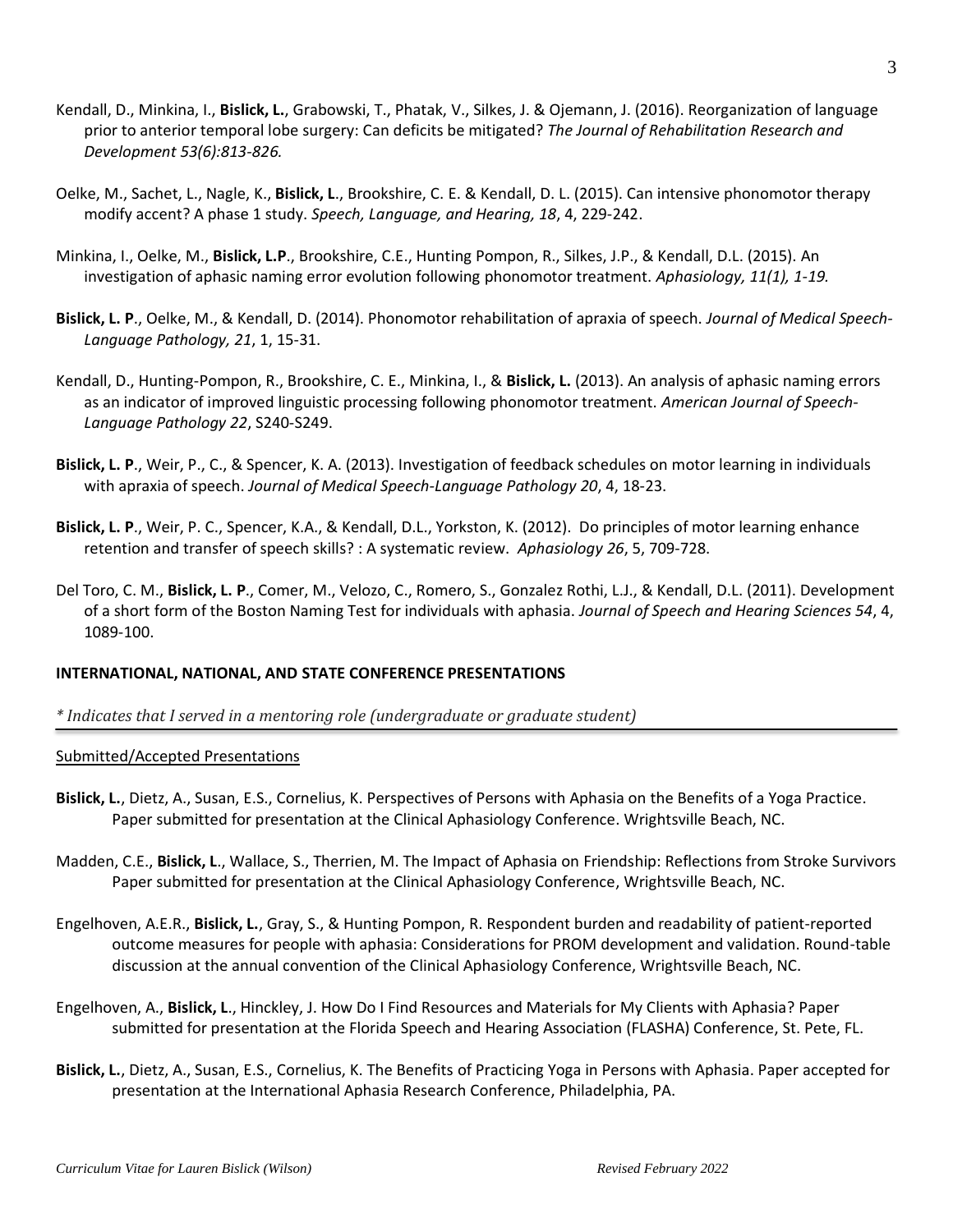- Madden, C.E., **Bislick, L**., Wallace, S., Therrien, M. The Impact of Aphasia on Friendship: Reflections from Stroke Survivors Paper accepted for presentation at the International Aphasia Research Conference, Philadelphia, PA.
- Engelhoven, A.E.R., **Bislick, L.**, Gray, S., & Hunting Pompon, R. Respondent burden and readability of patient-reported outcome measures for people with aphasia: Considerations for PROM development and validation. Poster presentation at the annual convention of the International Aphasia Rehabilitation Conference, Philadelphia, PA.
- Szabo, G., **Bislick, L.**, Brancamp, T., Engelhoven, A. From research to practice: BRIDGE-ing the gap by engaging stakeholders in aphasia research. Paper accepted for presentation at the International Aphasia Research Conference, Philadelphia, PA.
- \*Reilly, S., Conrad, A., \*Levenbaum, R., \*Mota, A., \* **Bislick, L.** (2022, February). Yoga for Aphasia: Investigating the Impact of a Virtual, Chair Yoga Program on People with Aphasia. Poster accepted for presentation at the 2022 Florida Undergraduate Research Conference (FURC), Orlando, FL.
- \*Reilly, S., \*James, K., \*Baldwin, J., \*Velani, S., **Bislick, L.** (2022, February). The Speech Motor Learning (SML) Approach to Apraxia of Speech Treatment via Remote Delivery. Poster accepted for presentation at the 2022 Florida Undergraduate Research Conference (FURC), Orlando, FL.
- \*Khan, E., \*Reilly, S., \*Conrad, A., \*Mota, A., \*Soran, S, **Bislick, L.** (2022, February). How Aphasia Impacts Friendship: People with Aphasia's Perspectives on Friendship Maintenance and Development After Stroke. Poster accepted for presentation at the 2022 Florida Undergraduate Research Conference (FURC), Orlando, FL.
- **Bislick, L.**, \*Vidal, K., Duncan, E.S., \*Abarca, D., Dietz, A. (2021, November). Resilience and rehabilitation: A scoping review of resilience measurement in stroke survivors. Paper presented at the American Speech-Language-Hearing Convention, Washington, D.C.
- Hinkley, J., **Bislick, L**. … van Allen, S.U. (2021, November). Rising United in Research: Multi-stakeholder Team Updates from Project BRIDGE. Paper presented at the American Speech-Language-Hearing Convention, Washington, D.C.
- \*Anderson, G., **Bislick, L.**, Towson, J., Engelhoven, A. (2021, November).Using dialogic reading to facilitate intergenerational interactions in persons with aphasia: A feasibility study. Paper presented at the American Speech-Language-Hearing Convention, Washington, D.C.
- \*O'Tool, M., **Bislick, L.**, Engelhoven, A., Madden, E.B. & Van der Merwe, A. (2021, November). The speech motor learning approach for apraxia of speech treatment via remote delivery. Paper presented at the American Speech-Language-Hearing Convention, Washington, D.C.
- Wallace, S.E., **Bislick, L**., Goff-Albritton, R., Madden, E.B., & Therrien, M.C.S. (2021, November). Effect of aphasia on friendship maintenance and development: A case study exploration. Paper presented at the American Speech-Language-Hearing Convention, Washington, D.C.
- Engelhoven, A.R. & **Bislick, L.** Aphasia House Tele-ICAP. (2021, March). Paper accepted for presentation at the 2021 Aphasia Access Leadership Summit.
- **Bislick, L.**, Duncan, E.S., \*Abarca, D., \*Vidal, K., Dietz, A. (2020, April). Unlocking the key to advancing rehabilitation: A scoping review of resilience measurement in stroke survivors. Paper accepted for presentation at the American Speech-Language-Hearing Convention, San Diego, CA.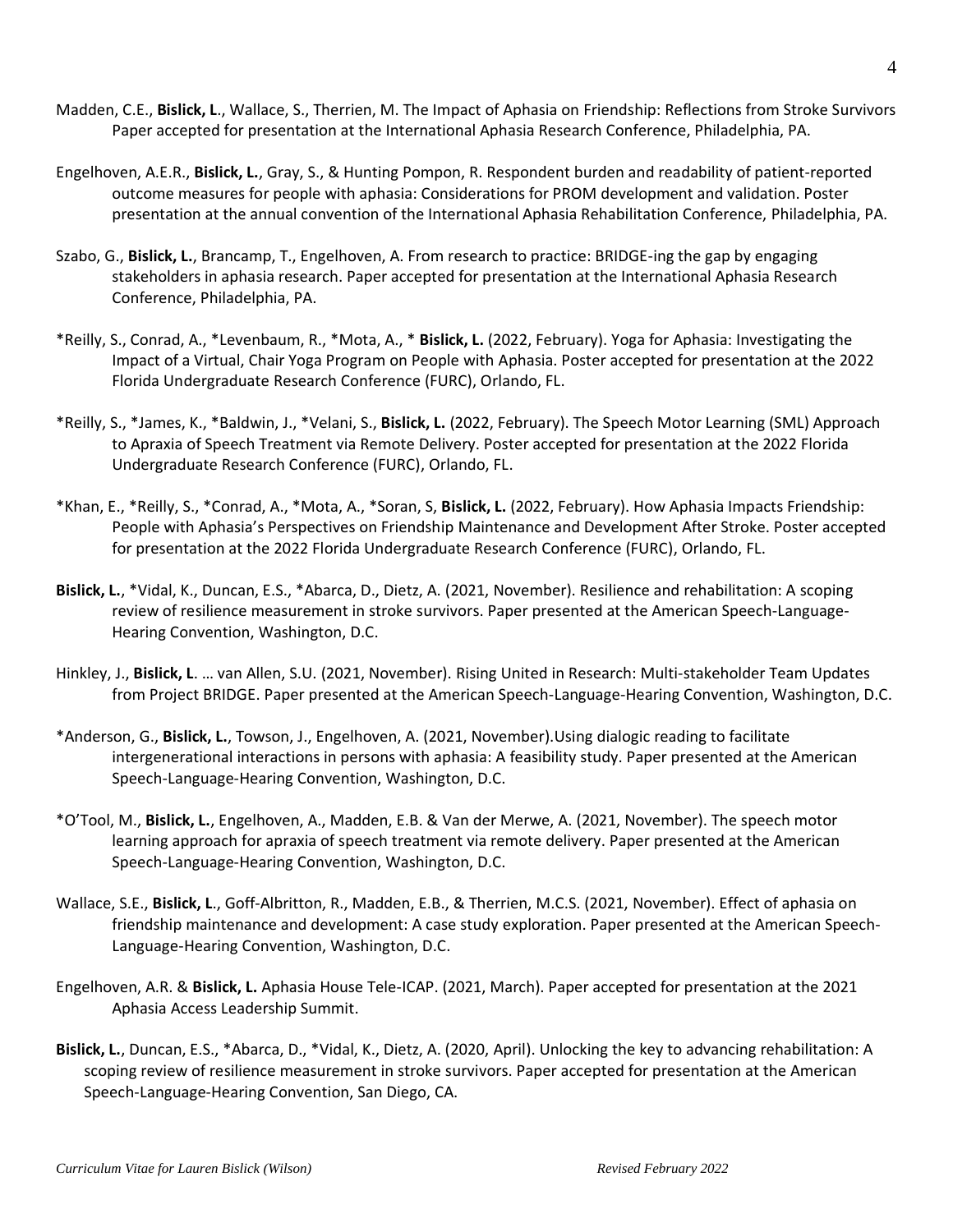- Duncan, E.S., Nakkawita, S.G., **Bislick, L**., Dietz, A. (2020, May). Mind-Body Therapies for People with Aphasia: A Scoping Review to Examine the Possibilities. Paper accepted for presentation at the American Speech-Language-Hearing Convention, San Diego, CA.
- Dietz, A., Duncan, E.S., **Bislick, L.**, Harley, D., Kersey, G., Noe, V., Rushlow, C., Rushlow, D. (2020, May). Finding zen in aphasia: Documenting resilience & coping following mind-body interventions. Paper accepted for presentation at the 50th Annual Clinical Aphasiology Conference. Kohala Coast, HI. (Rescheduled to May 2021)
- \*Hernandez, N., **Bislick., L**, Englehoven A., Hunting Pompon, R. (2020, May). Caregiver-proxy & individual with aphasia self-report agreement on subjective domains. Paper accepted for presentation at the 50<sup>th</sup> Clinical Aphasiology Conference, Island of Hawaii, HI. (Rescheduled to May 2021)
- \*Thakar, A., **Bislick, L.** (2020, February). Effects of feedback type on retention of a novel speech task. Paper presented at the Motor Speech Conference, Santa Barbara, CA.
- Silkes, J., Castro, N., **Bislick, L** . . . Kendall, D. (2019, November). Maximizing Outcomes in Restorative Aphasia Treatment: Models, Measures, & Predictors. Paper presented at the American Speech-Language-Hearing Convention, Orlando, FL.
- Dietz, A., Duncan, S., **Bislick, L.,** . . . Kersey, G. (2019, November). Exploring mind-body options to increase resilience & participation for people with post-stroke aphasia & co-survivors. Paper presented at the American Speech-Language-Hearing Convention, Orlando, FL.
- Hinckely, J., Brice, A., **Bislick, L**., . . . Morgan, J. (2019, November). Clinicians, researchers, and consumers collaborating: Project BRIDGE. Paper presented at the American Speech-Language-Hearing Convention, Orlando, FL.
- **Bislick, L.**, \*O'Toole, M., \*Dolce, A. (2019, November). Modified phonomotor treatment for persons with apraxia of speech & aphasia: Phase I investigation. Paper presented at the American Speech-Language-Hearing Convention, Orlando, FL.
- \*Thakar, A., **Bislick, L.** (2019, November). Effects of feedback type on retention of a novel speech task in college-aged speakers. Paper presented at the American Speech-Language-Hearing Convention, Orlando, FL.
- \*Gray, S., **Bislick, L**. Engelhoven, A., & Zriack, R. (2019, November). Patient Report & Aphasia: Integrating Readability & Clinical Utility. Paper presented at the American Speech-Language-Hearing Convention, Orlando, FL.
- \*Hernandez, N., **Bislick., L**, Engelhoven A., Hunting Pompon, R. (2019, November). Caregiver-proxy & individual with aphasia self-report agreement on subjective domains. Paper presented at the American Speech-Language-Hearing Convention, Orlando, FL.
- \*Harrison, B., Engelhoven, A., **Bislick, L**. (2019, November). Understanding participation in persons with aphasia: A cognitive interview approach. Paper presented at the American Speech-Language-Hearing Convention, Orlando, FL.
- \*Eaton, S., Kong, A., **Bislick, L**., & Ryalls, J. (2019, November). Macrolinguistic analysis of spoken discourse by people with acquired neurogenic communication disorders. Paper presented at the American Speech-Language-Hearing Convention, Orlando, FL.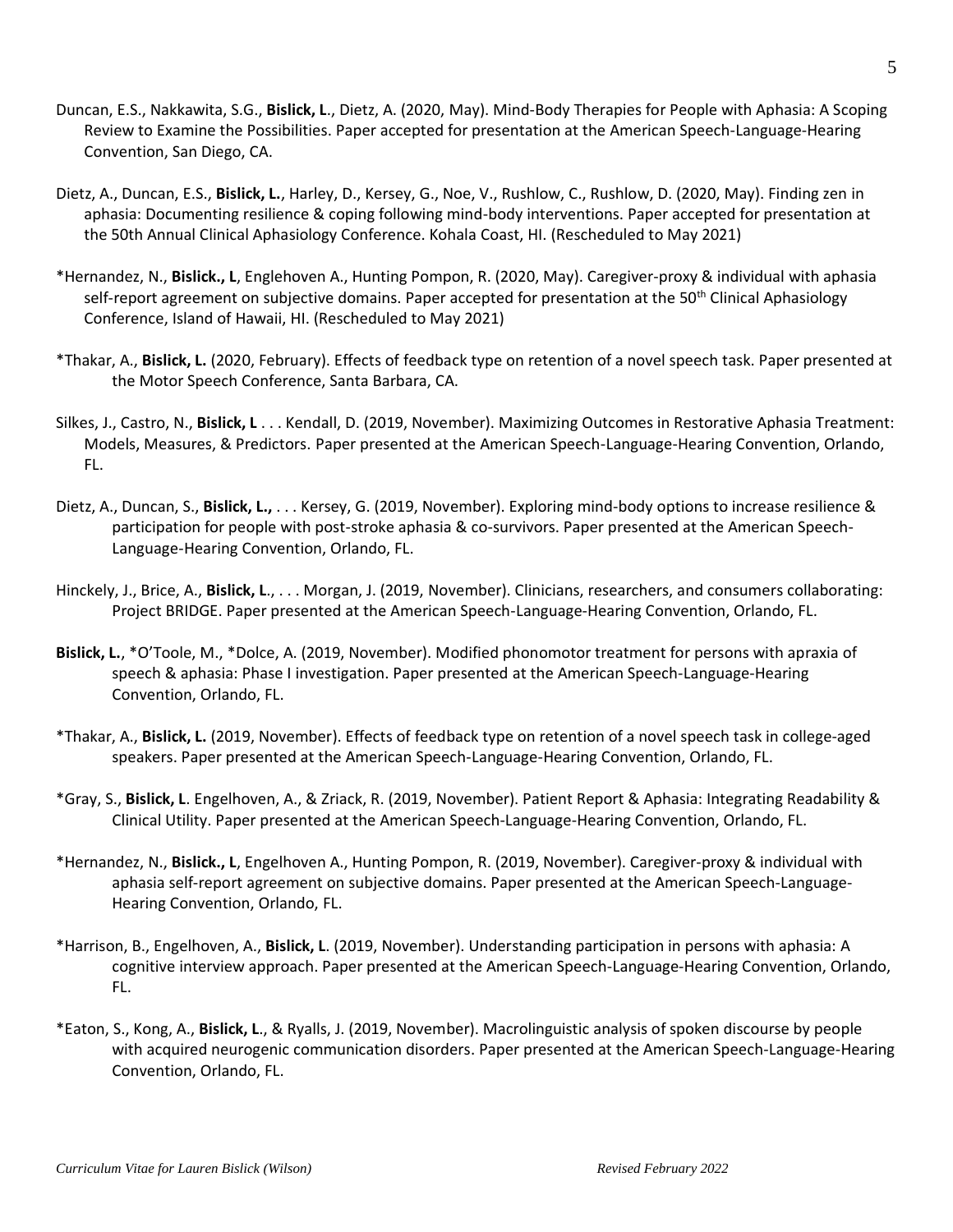- \*Eaton, S., Kong, A., **Bislick, L**., & Ryalls, J. (2019, October). Analyzing the macrolinguistic features of oral discourse produced by people with acquired neurogenic communication disorders. Paper presented at Academy of Aphasia, Hong Kong, SAR.
- Dietz, A., Duncan, S. **Bislick., L**., & Watts, A. (2019, May). Increasing resilience in people with post-stroke aphasia and cosurvivors using mind-body approaches. Paper presented at the Clinical Aphasiology Conference, Whitefish, Montana.
- \*Ferranti, J. & **Bislick, L.** (2019, May). The Role of Stress in the Differential Diagnosis of Apraxia of Speech and Aphasia. Paper presented at the Clinical Aphasiology Conference, Whitefish, Montana.
- \*Gray, S., **Bislick, L**. Engelhoven, A., & Zriack, R. (2019, May). Readability of Patient Reported Outcome Measures for persons with Aphasia. Paper presented at the Clinical Aphasiology Conference, Whitefish, Montana.
- Minkina, I., **Bislick, L.,** Hunting-Pompon, R., . . . Kendall, D. (2019, May). The Influence of Phonomotor Treatment on Word Retrieval: Insights from Naming Errors. Paper presented at the Clinical Aphasiology Conference, Whitefish, Montana.
- \*Gray, S., **Bislick, L**. Engelhoven, A., & Zriack, R. (2018, November). Readability of Patient Reported Outcome Measures for persons with Aphasia. Paper presented to the American Speech Language Hearing Convention, Boston, MA.
- Minkina, I. & **Bislick, L.** (2018, May). A critical review of literature investigating working memory in apraxia of speech: theoretical and clinical implications. Paper presented at the Clinical Aphasiology Conference, Austin, TX.
- **Bislick, L.** (2018, February). Distortion errors in apraxia of speech and aphasia. Paper presented at the Conference on Motor Speech, Savannah, GA.
- **Bislick, L.,** Lai, V., Robinson, R., & Kendall, D. (2017, May). Perceptual characteristics of consonant production and differences in individuals with aphasia with and without AOS. Paper presented at the Clinical Aphasiology Conference, Snowbird, UT.
- **Bislick, L.** (2016, October). Differential diagnosis in acquired apraxia of speech and aphasia. Platform presentation presented at the Washington Speech-Language and Hearing Association, Tacoma, WA.
- **Bislick, L.**, McNeil, M., Spencer, K., Yorkston, K., & Kendall, D. (2016, September). The Nature of error consistency in individuals with apraxia of speech and phonemic paraphasia aphasia. Paper presented at the Saffran Conference, Philadelphia, PA.
- **Bislick, L.**, McNeil, M., Spencer, K., Yorkston, K., & Kendall, D. (2016, March). The Nature of error consistency in individuals with apraxia of speech and concomitant aphasia. Paper presented at the Motor Speech Conference, Newport Beach, CA.
- **Bislick, L.**, McNeil, M., Spencer, K., Yorkston, K., & Kendall, D. (2015, May). Nature of error consistency in apraxia of speech and aphasia with phonemic paraphasia. Paper presented at the Clinical Aphasiology Conference, Monterey, CA.
- Minkina, I., **Bislick, L.,** Oelke, M, Brookshire, C. E., Hunting-Pompon, R., Silkes, J., Kendall, D. (2014, June). Evolution of aphasic naming errors following phonomotor treatment: A replication and an extension. Paper presented at the Clinical Aphasiology Conference, St. Simonds Island, GA.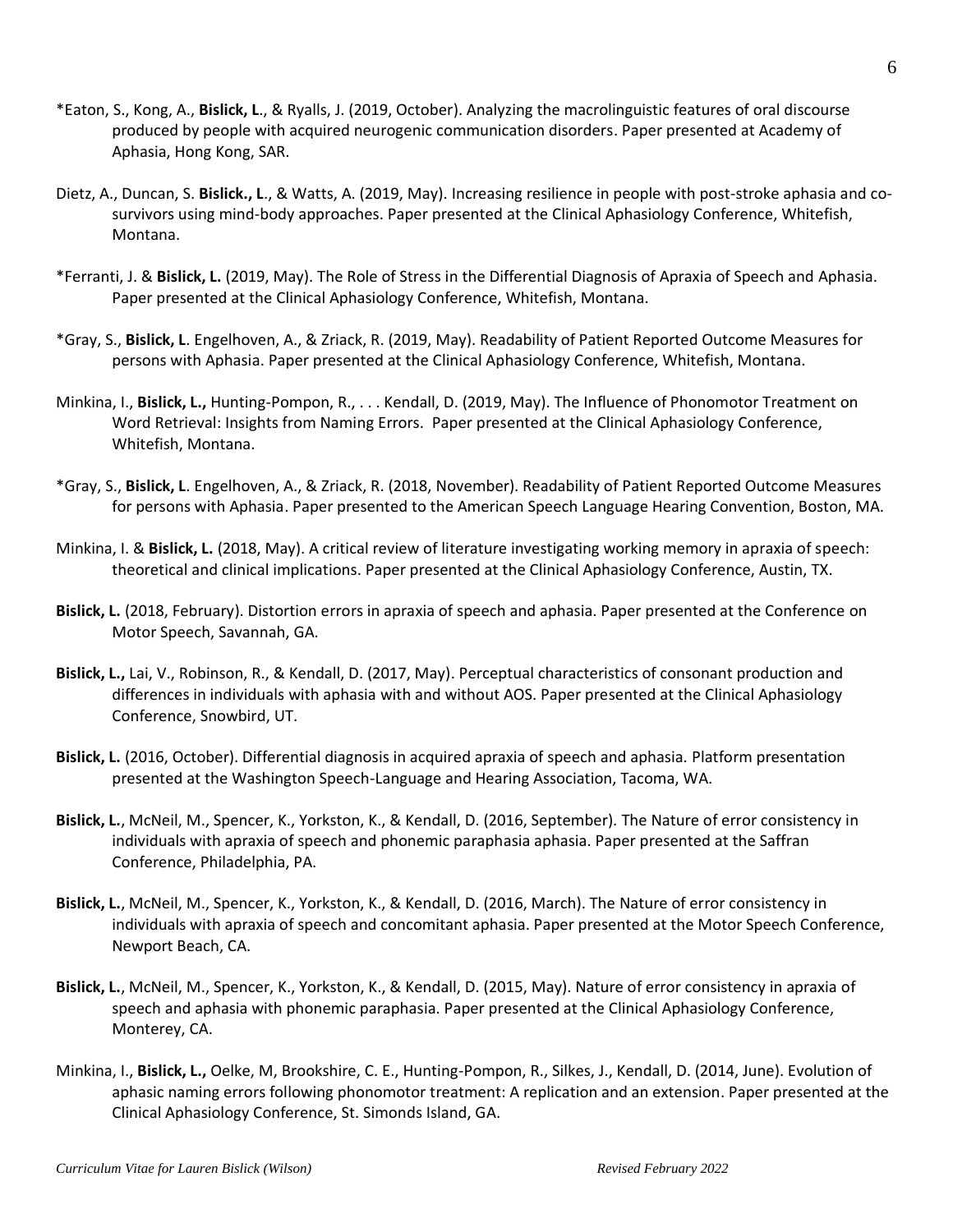- **Bislick, L.** & Weir, P. (2013, November). Introduction to motor learning principles and speech rehabilitation. Paper presented at the American Speech-Language Hearing Association Convention, Chicago, IL.
- **Bislick, L.** & Weir, P. (2012, October). Motor learning principles and speech rehabilitation. Invited platform presentation presented at the Washington Speech-Language and Hearing Association, Tacoma, WA.
- **Bislick, L.** (2012, October). Planning, programming, and disorders. Invited platform presentation presented at the Washington Speech-Language and Hearing Association, Tacoma, WA.
- Minkina, I., Ojemann, J, Grabowski, T., **Bislick, L**., Phatak, V., Silkes, J., Kendall, D. (2012, October). Reorganization of language prior to temporal lobe surgery: can deficits be mitigated? Poster presented at Academy of Aphasia, San Francisco, CA.
- Brookshire. C., **Bislick, L**., Wilson, J., Nadeau., S., Gonzalez Rothi, L., Kendall, D. (2012, October). The prevalence and nature of alexia in chronic aphasia. Poster presented at the American Speech and Hearing Association Conference, Atlanta, GA.
- Silkes, J., Minkina, I., Kendall, D., Grabowski, T., **Bislick, L**., del Toro, C., Phatak, V., Ojemann, J. (2012, October). Mitigation of proper noun retrieval impairments in temporal lobe epilepsy. Poster presented at the American Speech and Hearing Association Conference, Atlanta, GA.
- **Bislick, L**., Weir, C., & Spencer, K. (2012, June). Effects of feedback frequency on motor learning in individuals with apraxia of speech and healthy adults. Poster presented at the Clinical Aphasiology Conference, Lake Tahoe, CA.
- Hunting Pompon, R., Brookshire, C.E., Minkina, I., **Bislick, L**., Kendall, D. (2012, June). Using error type on confrontation naming as an indicator of improved linguistic processing following phonomotor treatment. Poster presented at the Clinical Aphasiology Conference, Lake Tahoe, CA.
- **Bislick, L**., Weir, P., & Spencer, K. (2012, March). Investigation of feedback schedules on motor learning in individuals with apraxia of speech. Poster presented at the Motor Speech Conference, Santa Rosa, CA.
- **Bislick, L**., Oelke, M., Kendall, D. (2011, May). Phonomotor rehabilitation of apraxia of speech: A phase II study. Poster presented at the Clinical Aphasiology Conference, Ft. Lauderdale, FL.
- Kendall, D., **Bislick, L**., Phatak, V., Ojemann, J. (2011, February). Linguistic reorganization of proper faces and proper places prior to anterior temporal lobe surgery: Can deficits be mitigated? Poster presented at the International Neuropsychological Society Convention, Boston, MA.
- **Bislick, L**., del Toro, C., Velozo, C., Kendall, D. (2008, November). Boston Naming Test: Do we need semantic cues? Poster presented at American Speech-Language Hearing Association Convention, Chicago, IL.

### Invited Presentations and Professional Consultation

- Dietz, A., **Bislick L.**, Duncan, S.E, …. (2021, March). Yoga: Can We Cultivate Resilience in Aphasia? Invited presentation and demonstration at the 2021 Aphasia Access Leadership Summit.
- **Bislick, L**., Dietz, A, Duncan, ES, Rushlow, C., Rushlow, D., & van Allan, S. (2020, September). Team Yoga: How we work. Project BRIDGE Midwest Regional Meeting, online.
- **Bislick, L.** (2019, November). How to be an engaged mentee. Invited round table discussion, American Speech & Hearing Convention, Orlando, FL.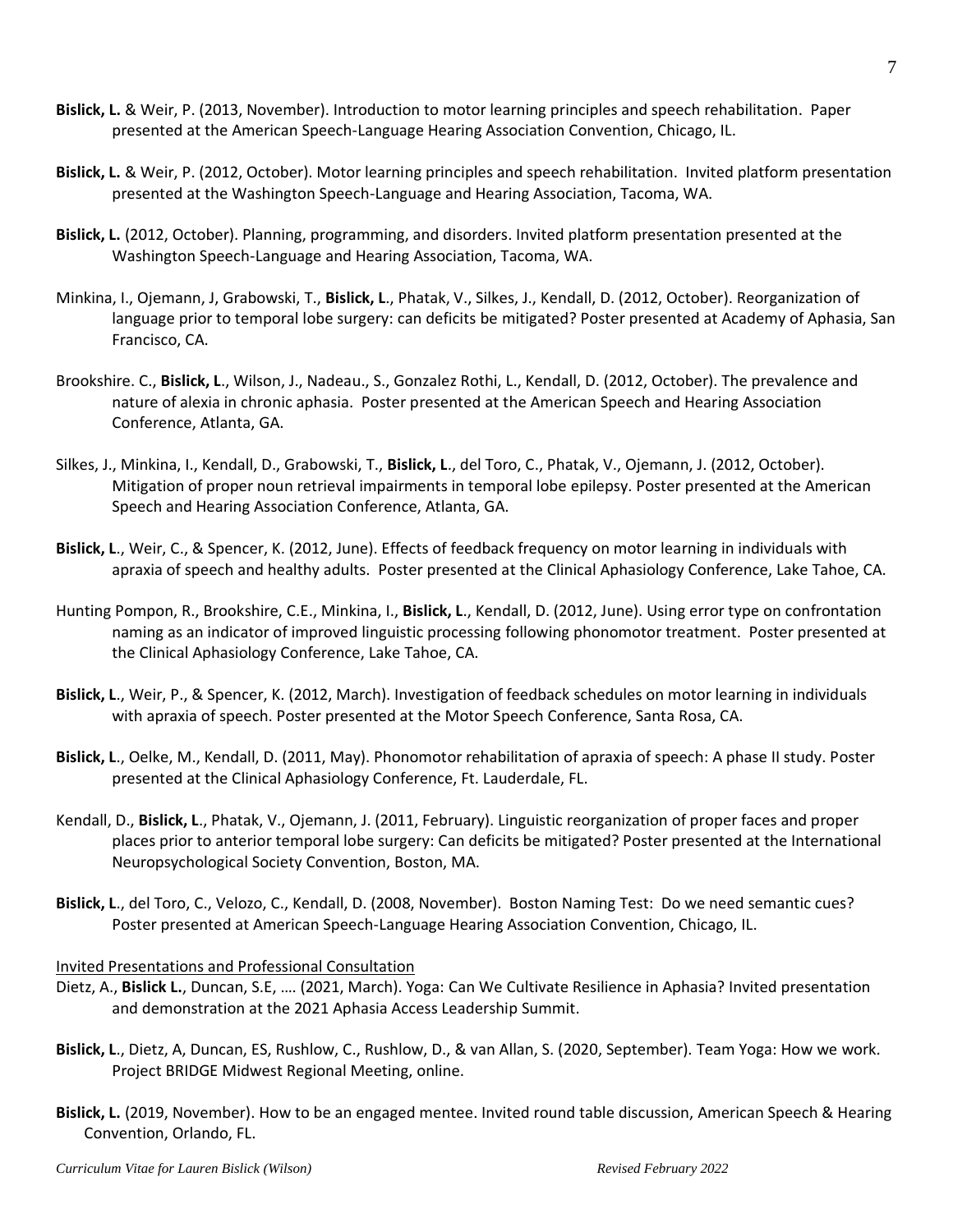- **Bislick, L.** (2018, September). Diagnosis and treatment of acquired apraxia of speech. Invited CUE course, Brooks Rehabilitation Hospital, Jacksonville, FL.
- **Bislick, L.** (2018, August). Diagnosis and treatment of acquired apraxia of speech. Invited Seminar, University of Delaware, Newark, DE.
- **Bislick, L.** (2017, July). Principles of Motor Learning and Apraxia of Speech Treatment**.** Filmed CEU course, MedBridge, Seattle, WA.
- **Bislick, L.** (2017, July). Principles of Motor Learning and Motor Speech Disorders. Filmed CEU course, MedBridge, Seattle, WA.
- **Bislick, L.** & Weir, P. (2012, October). Motor learning principles and speech rehabilitation. Invited platform presentation presented at the Washington Speech-Language and Hearing Association, Tacoma, WA.
- **Bislick, L.** (2012, October). Planning, programming, and disorders. Invited platform presentation presented at the Washington Speech-Language and Hearing Association, Tacoma, WA.

### **GRANT PROPOSALS AND FUNDING**

#### Funded-Ongoing Grants/Awards

### **Interdisciplinary Research Award application to the UCF Seed Funding Program**

Investigating the Interplay between Cognitive, Linguistic, and Physical Function in Adults with Aphasia

The purpose of the proposed study is to use an interdisciplinary approach (speech-language pathology, physical therapy, cognitive psychology) to examine the relationships between linguistic, cognitive, and physical performance variables in adults with poststroke aphasia under single- and dual-task conditions. This information is vital for researchers and clinicians to gain a greater understanding of the interplay between each of these domains of function, including dualtask activities, to better develop effective interventions at combatting the effects of the infarct. Role: Co-I (with Dr. Nicole Dawson) Amount: \$45,000.00

### **College of Healthy Professions Spring/Summer Student Research Support Initiative 2022**

This support from the Office of Research will allow the nominated undergraduate student to continue work on two ongoing research projects in which she is already engaged. Amount (Spring): \$2,100.00 Amount (Summer): \$1,500.00

### **University of Central Florida Pabst-Steinmetz Arts and Wellness Grant 2021-2022**

Advocating for Aphasia: Using the Performing Arts to Create a Conscious Community

UCF's School of Performing Arts is partnering with the School of Communication Sciences and Disorders and the Department of Psychology to empower People with Aphasia (PWA) to develop self-advocacy through story sharing and to create an educational video (culled from those stories) designed to improve interactions with First Responders Role: Co-PI (with Sybil St. Claire, MFA, & Dr. Megan Sherod) Amount: \$25,000.00

#### Completed

**Patient-Centered Outcomes Research Institute (PCORI), 2019-2021** (PI; Jackie Hinkley) Building a Bigger BRIDGE: Research Incubator Network for PCOR in Communication Disabilities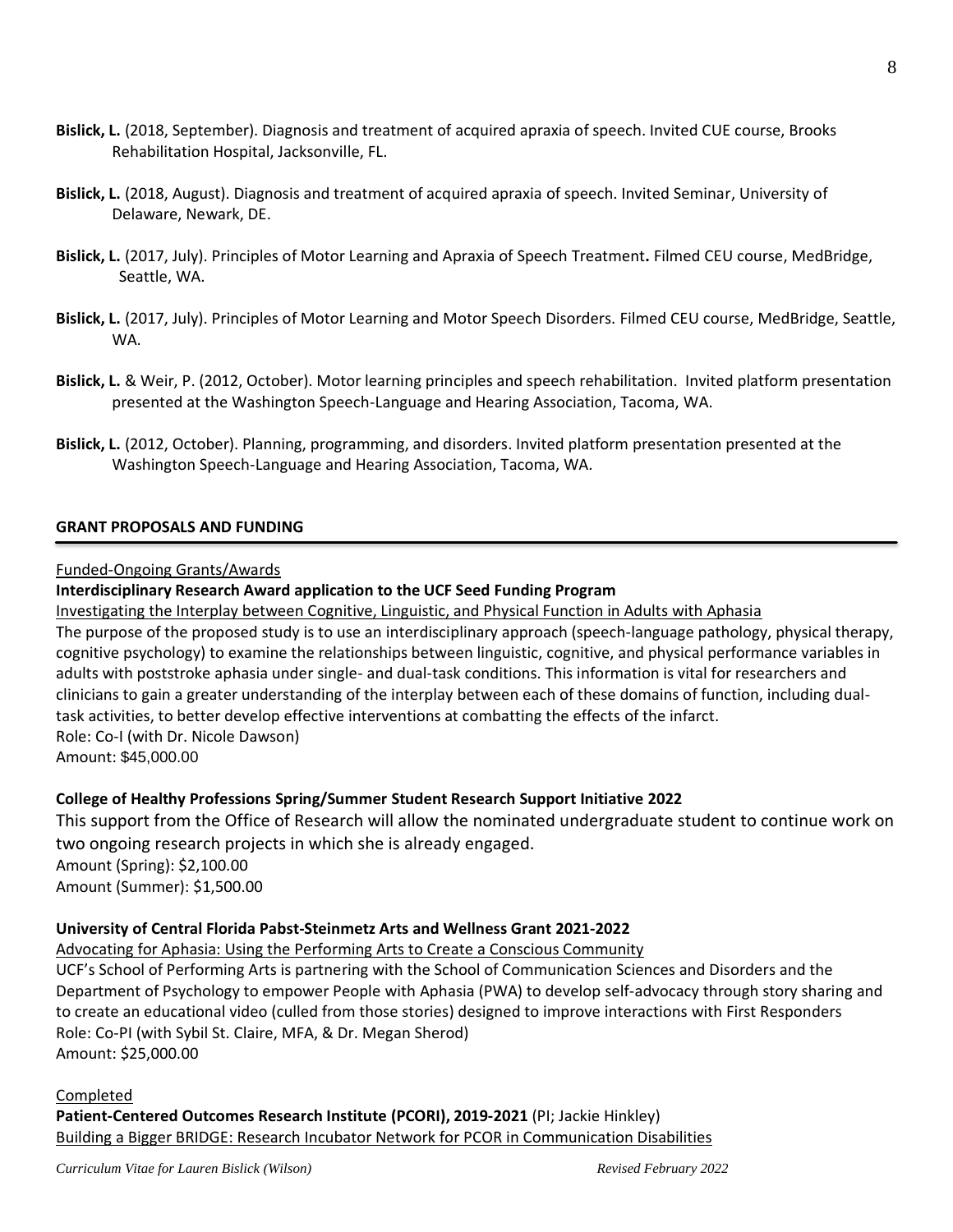The goal of this project is to create a research incubator network, including a hub and four regional centers around the United States. Each of these centers will train people who are interested in collaborative research that includes people with communication disabilities. The project's long-term goal is to double the number of collaborative research teams working on issues related to communication disabilities and help support these teams and their ongoing research. Role: PI for subrecipient; Regional Coordinator

Amount: \$247,822.00 (Total); \$20,000.00 (subaward)

### **University of Central Florida - VPR Advancement of Early Career Researchers (AECR) 2018**

Phonomotor Treatment for Acquired Apraxia of Speech

The aim of the proposed study is to examine the influence of a modified version of phonomotor treatment on the rehabilitation of apraxia of speech in two individuals with apraxia and concomitant aphasia. It is hypothesized that treatment will lead to improvements in speech production accuracy for trained skills and that results will be maintained and will generalization to related, but untrained skills. Role: PI

Amount: \$7,500.00

### **National Institutes of Health, National Institute of Deafness and Other Communication Disorders – Pre-doctoral Fellowship (F31), 2014 – 2015**

The Nature of Error Consistency in Individuals with Apraxia of Speech and Phonemic Paraphasia The primary objective of this study was to examine the nature of error consistency in individuals with AOS and concomitant aphasia compared with individuals with aphasia without AOS. The influence of stimulus presentation condition, error rate, and severity of impairment on participant performance was also explored, as well as between groups differences in the types of errors produced. Overall, findings do not support relatively consistent errors as a differentiating characteristic of AOS.

Role: PI Amount: \$38,808.00

**National Institutes of Health, National Institute of Deafness and Other Communication Disorders – Predoctoral Training Fellowship (T32);** Research Training in Speech and Hearing Sciences, 2012-2013

This funding source was awarded for a project entitled: "Phonomotor Rehabilitation of Apraxia of Speech: A Phase I Investigation"

Role: Trainee

### Submitted and Awaiting Response

### **National Institutes of Health, National Institute of Deafness and Other Communication Disorders (NIDCD)– Early Career Research (ECR) Award (R21)**

Motor Imagery for Treatment Enhancement and Efficacy (MI-TEE) in Persons with Apraxia of Speech The proposed research focuses on developing an alternative method to optimize treatment response and provide more economical and accessible practice opportunities for persons with post-stroke apraxia of speech. The results of the proposed study will help establish new methods for clinical care and shift the way speech therapy is offered to people

Role: PI Amount: \$375,000.00 Amount: \$570,000.00

Submitted **Florida Blue Foundation Health Equity Train-the-Trainer Grant Program 2020** Eliminating Barriers to Intensive Aphasia Intervention with Telehealth Train the Trainer Role: Co-PI (with Dr. Amy Engelhoven)

with apraxia of speech and other neurogenic communication disorders.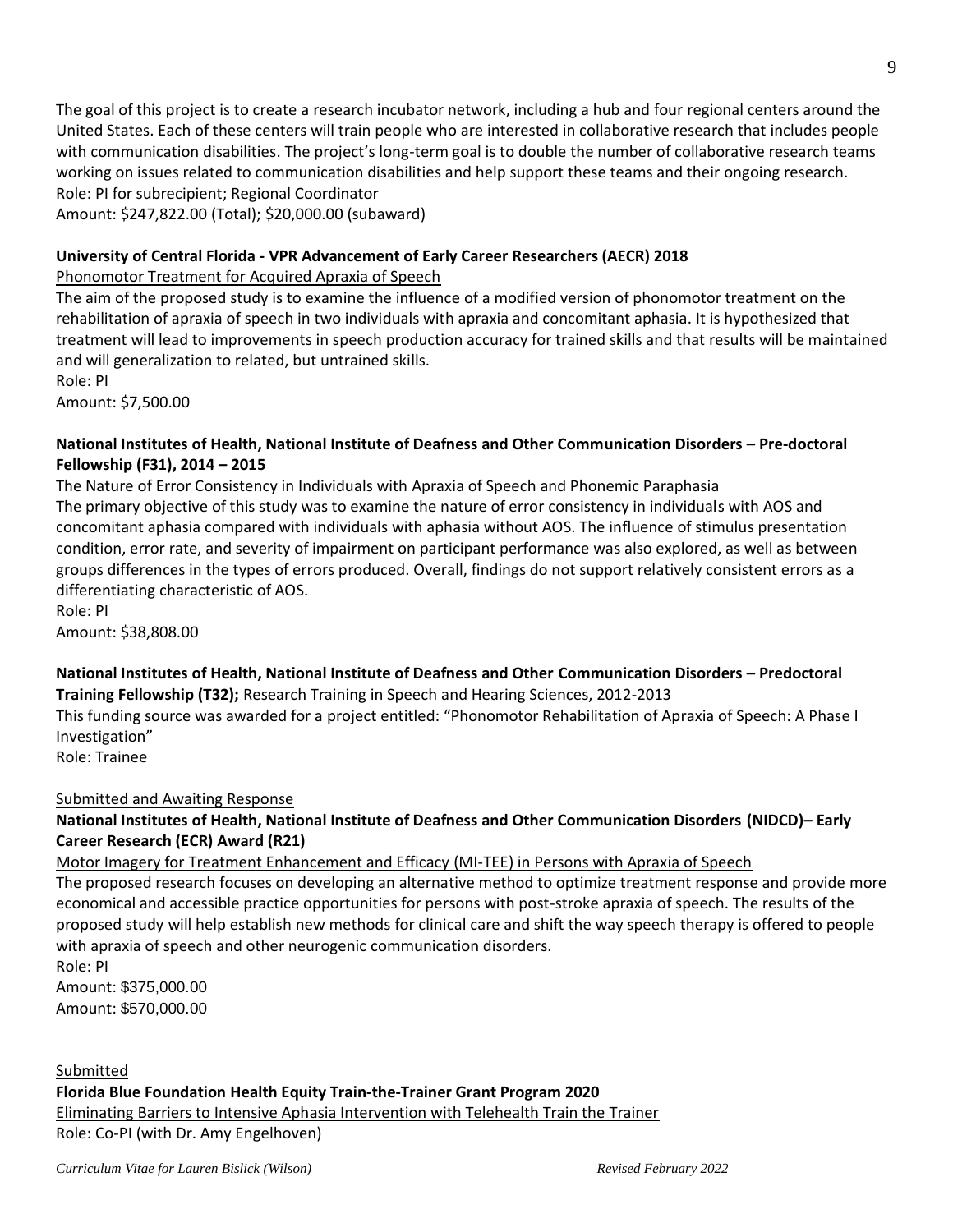Amount: \$400,000.00 Amount: \$25,000.00

**Patient-Centered Outcomes Research Institute (PCORI) Engagement Award Special Cycle: COVID-19, 2020** Experienced-based Co-design with Patient Partners and Clinical Stakeholders: Building an Online Intensive Aphasia Program Role: PI (Co-PI: Dr. Amy Engelhoven) Amount: \$149.996.00 **Patient-Centered Outcomes Research Institute (PCORI) Engagement Award Special Cycle: COVID-19, 2020** Engaging Clinicians, People with Aphasia, & Co-Survivors to Develop an Online Mind-Body Program Designed to Increase Resilience & Healing during COVID-19 The objective of this engagement project is to develop a CER study to compare Yoga4phasia and YogaMATE to usual care via telehealth during COVID-19. In partnership with our stakeholders, we seek input regarding the feasibility of adaptation of these programs for online implementation. Role: Co-PI (PI: Dr. Aimee Dietz) Amount \$150,000.00

## **National Institutes of Health, National Institute of Deafness and Other Communication Disorders – Research**

**Enhancement Award (R15), 2018**; Phonomotor Treatment for Acquired Apraxia of Speech: A Phase Two Investigation. Role: PI Amount: \$300,000.00

Amount: \$440,123.00

### **Alzheimer's Association International Research Grant, 2018**

Early Detection of Speech and Language Characteristics Role: Co-PI Amount: \$73,547.50

### **Department of Veterans Affairs Rehabilitation Research and Development – Career Development Award (CDA 1), 2017**; Phonomotor Treatment for Acquired Apraxia of Speech. Role: PI

Amount: \$262,380.00

### **AWARDS AND HONORS**

| 2021 | CHPS Spring/Summer Student Research Support Initiative<br>CHPS Summer Funding for Grant Writing Award                           |
|------|---------------------------------------------------------------------------------------------------------------------------------|
| 2018 | <b>Conference Travel award - Building Research Initiatives by Developing Group Effort</b><br>Project Bridge, St. Petersburg, FL |
| 2018 | <b>Selected Participant - ASHA Lessons for Success</b><br>American Speech-Language-Hearing Association, Rockville, MD           |
| 2018 | <b>Research Faculty Fellow</b><br>College of Health & Public Affairs, University of Central Florida                             |
| 2016 | Saffran Student Scholar Award                                                                                                   |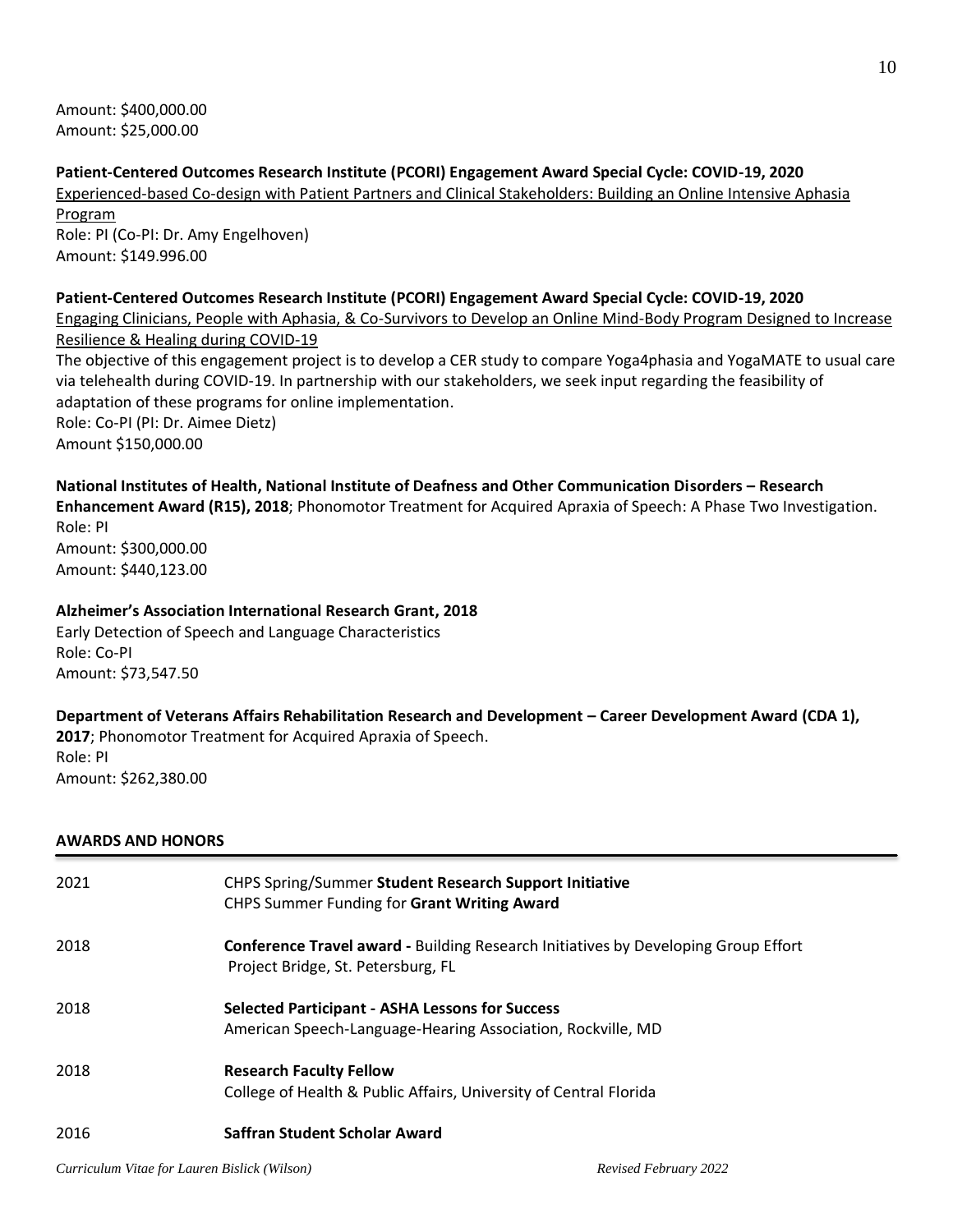|               | Saffran Conference, Philadelphia, PA                                                                                                                                                                                                                               |
|---------------|--------------------------------------------------------------------------------------------------------------------------------------------------------------------------------------------------------------------------------------------------------------------|
| 2015          | Student Fellowship - NIH/NIDCD Research Symposium in Clinical Aphasiology<br>44th Clinical Aphasiology Conference, Monterey, CA<br>Travel Award. Lesley B. and Steven G. Olswang Endowed Graduate Student Conference Fund<br>University of Washington, Seattle, WA |
|               | Graduate Travel Award Winner; Research Training in Speech & Hearing Sciences<br>University of Washington, Seattle, WA                                                                                                                                              |
| 2013          | Travel Award; Lesley B. and Steven G. Olswang Endowed Graduate Student Conference Fund<br>University of Washington, Seattle, WA                                                                                                                                    |
| 2012          | Student Fellowship - NIH/NIDCD Research Symposium in Clinical Aphasiology<br>41st Clinical Aphasiology Conference, Ft. Lauderdale, FL                                                                                                                              |
|               | Travel Award; Lesley B. and Steven G. Olswang Endowed Graduate Student Conference Fund<br>University of Washington, Seattle, WA                                                                                                                                    |
| 2011          | Graduate Travel Award Winner; Research Training in Speech & Hearing Sciences<br>University of Washington, Seattle, WA                                                                                                                                              |
| $2007 - 2009$ | <b>Graduate Assistantship</b><br>University of Florida Graduate Teaching Assistantship and Tuition Waiver, Gainesville, FL                                                                                                                                         |
| 2007          | Scholarship Recipient; Thomas B. Abbott Award<br>University of Florida, Gainesville, FL                                                                                                                                                                            |

#### **PROFESSIONAL LICENSURE & ACADEMIC MEMBERSHIP**

| 2022             | <b>Editorial Board Member</b><br>Perspectives of the ASHA Interest Groups                                                            |
|------------------|--------------------------------------------------------------------------------------------------------------------------------------|
| $2020$ – present | Aphasia Access                                                                                                                       |
| $2019$ – present | <b>Certified Brain Injury Specialist (CBIS)</b><br>Academy of Certified Brain Injury Specialist, Brain Injury Association of America |
| 2017-present     | <b>Center for Success of Women Faculty Mentoring Community</b><br>University of Central Florida, Faculty Excellence                  |
| $2017$ – present | Speech-Language Pathology State License<br>Florida Board of Speech-Language Pathology & Audiology                                    |
| $2013$ – present | Academy of Neurologic Communication Disorders and Sciences                                                                           |
| $2012$ – present | Speech-Language Pathologist License<br>American Speech-Language Hearing Association                                                  |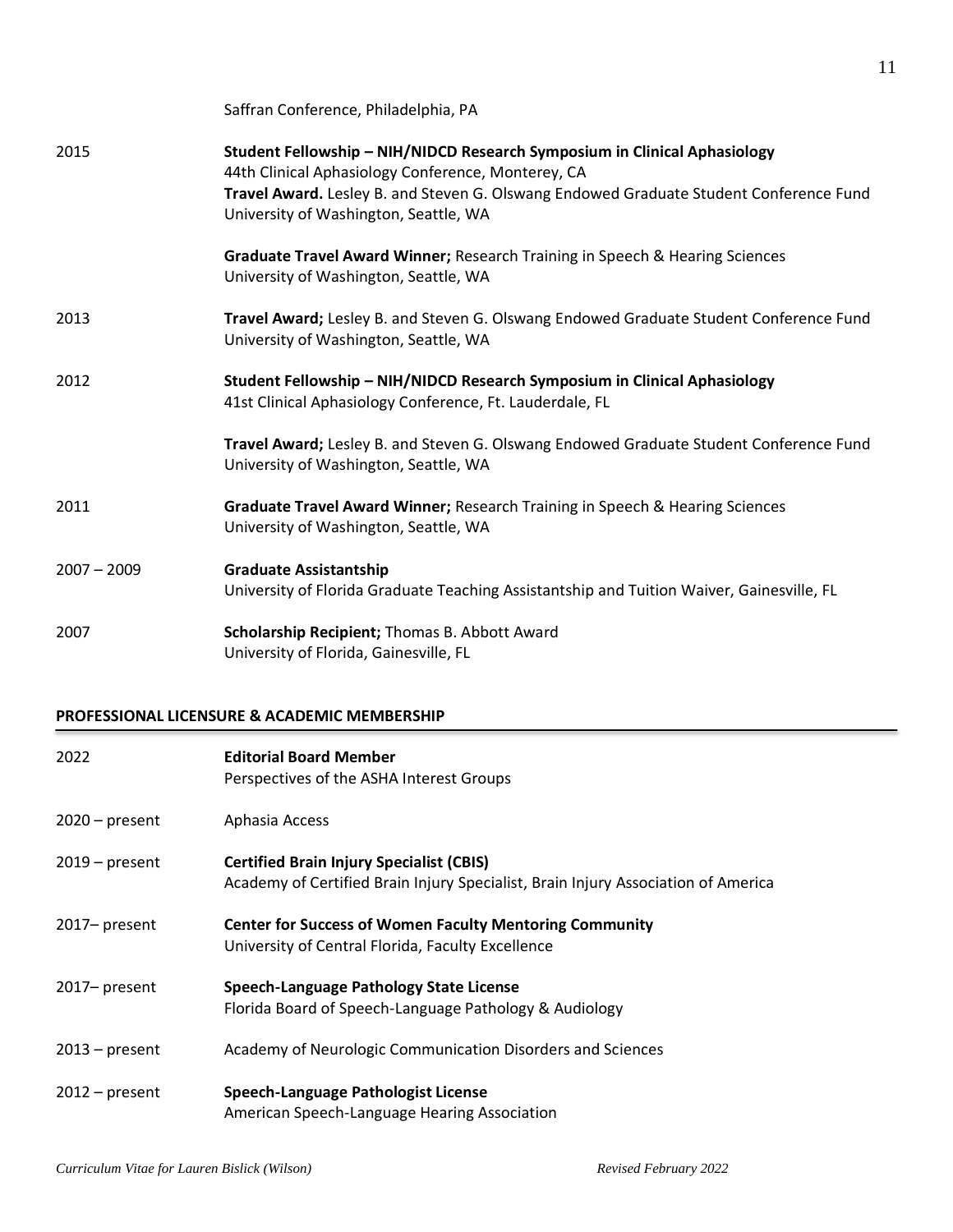| 2012                  | <b>Certificate of Clinical Competence in Speech-Language Pathology</b><br>American Speech-Language & Hearing Association                    |
|-----------------------|---------------------------------------------------------------------------------------------------------------------------------------------|
| $2011 - 2017$         | Speech-Language Pathology State License<br>Washington Board of Speech-Language Pathology & Audiology                                        |
| $2010 - 2012$         | Academy of Aphasia                                                                                                                          |
|                       | <b>Speech-Language Pathology Clinical Fellow</b><br>Washington Board of Speech-Language Pathology & Audiology                               |
| $2007 - 2012$         | National Student Speech Language Hearing Association                                                                                        |
| <b>TEACHING</b>       |                                                                                                                                             |
| <b>Courses Taught</b> |                                                                                                                                             |
| $2017 - present$      | University of Central Florida, Department of Communication Sciences and Disorders. Assistant<br>Professor.                                  |
|                       | Undergraduate:                                                                                                                              |
|                       | SPA 4803: Research Methods                                                                                                                  |
|                       | SPA 4912: Undergraduate Research                                                                                                            |
|                       | Graduate:                                                                                                                                   |
|                       | SPA 6410: Aphasia and Related Disorders                                                                                                     |
|                       | SPA 6236: Motor Speech Disorders in Children and Adults                                                                                     |
|                       | SPA 6971: Thesis<br>SPA 6908: Independent study                                                                                             |
|                       |                                                                                                                                             |
|                       | <b>Guest Lecture at UCF:</b>                                                                                                                |
|                       | SPA 6943C: Clinical Practice                                                                                                                |
|                       | SPA 6942: Foundations of Clinical Practice: Level III                                                                                       |
|                       | <b>Guest Lectures at other institutions:</b>                                                                                                |
|                       | SPHSC 563: Instructional Development Forum; Invited lecture at the University of Washington                                                 |
|                       | CSCD 612: Neurogenic Disorders of Language; Invited two-day lecture at the University of<br>Delaware                                        |
| 2013 - 2015           | University of Washington, Department of Speech and Hearing Sciences. Doctoral<br>Student/Candidate.                                         |
|                       |                                                                                                                                             |
|                       | Undergraduate:                                                                                                                              |
|                       | SHSC 449: Special Studies in Speech Pathology and Audiology (Co-taught)<br>SHSC 406: Treatment of Speech and Language Disorders (Co-taught) |
|                       | SHSC 303: Language Science (assisted Dr. John Thorne)                                                                                       |
|                       | SHSC 305: Speech and Language Disorders (assisted Dr. Pat Dowden)                                                                           |
|                       | SHSC 250: Human Communication Disorders (assisted Dr. Diane Kendall)                                                                        |
|                       | Graduate:                                                                                                                                   |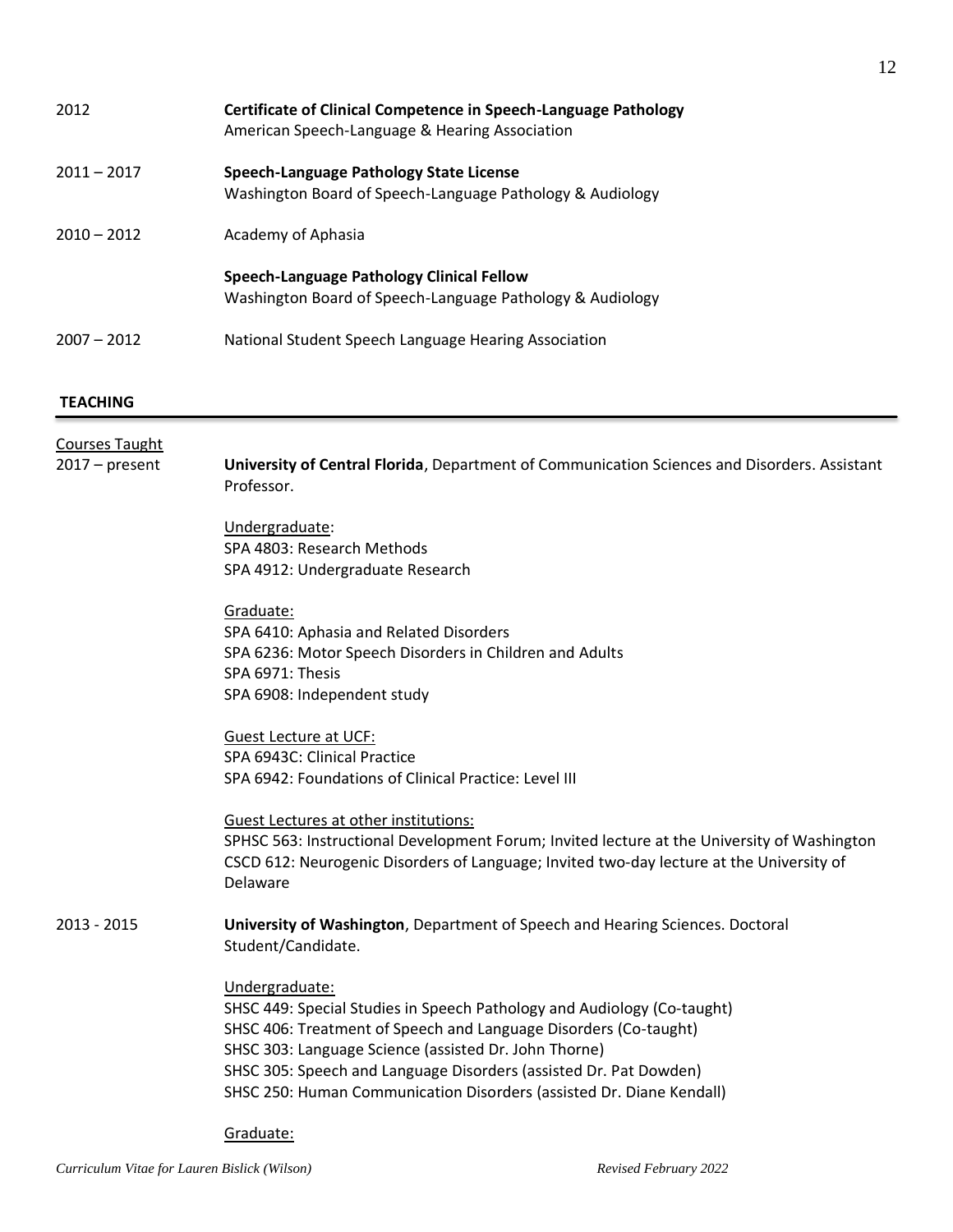SHSC 546: Adv. Adult Neurogenic Comm. Disorders (assisted Dr. Diane Kendall)

|             | Guest Lectures:                                                       |
|-------------|-----------------------------------------------------------------------|
|             | SHSC 532: Adult Neurogenic Communication Disorders                    |
|             | SHSC 505: Clinical Methods for Documenting Change                     |
|             | SHSC 549: Clinical Forum in Speech-Language Pathology Grand Rounds    |
|             | SHSC 405: Diagnosis of Speech & Language Communication Disorders      |
|             | SHSC 506: Research Methods in Speech-Language Pathology (Autumn 2010) |
|             |                                                                       |
| Development |                                                                       |
| 2021        | <b>Quality Online Course Designation earned for SPA6236</b>           |
|             |                                                                       |
| 2020        | University of Central Florida, Center for Distributed Learning        |
|             | <b>Essentials of Online Teaching</b>                                  |
|             |                                                                       |

### **ADVISING, MENTORING & SUPERVISION ACTIVITIES**

| <b>Thesis/Dissertation Chair Activities</b> |                                                                     |
|---------------------------------------------|---------------------------------------------------------------------|
| Hunter Kelly                                | Master's Thesis (Summer 2020 - Summer 2021)                         |
|                                             | <b>School of Communication Sciences &amp; Disorders</b>             |
| Gillian Anderson                            | Undergraduate Honors in the Major Thesis (Fall 2019 - Spring 2021)) |
|                                             | Department of Communication Sciences & Disorders                    |
| Megan O'Toole                               | Master's Thesis (Summer 2019 - Spring 2021)                         |
|                                             | <b>School of Communication Sciences &amp; Disorders</b>             |
|                                             | College of Health Professions and Sciences                          |
| Nelson Hernandez                            | Master's Thesis (Fall 2018 - Summer 2019)                           |
|                                             | <b>School of Communication Sciences &amp; Disorders</b>             |
|                                             | College of Health Professions and Sciences                          |
| Sara Gray                                   | Master's Thesis (Fall 2017 - Spring 2019)                           |
|                                             | <b>School of Communication Sciences &amp; Disorders</b>             |
|                                             | College of Health Professions and Sciences                          |
|                                             |                                                                     |
|                                             | Thesis/Dissertation Committee Member Activities                     |
| Kate Nealon                                 | Doctoral Dissertation (Spring 2021- Summer 2021)                    |
|                                             | Department of Communication Sciences and Disorders                  |
|                                             | Teachers College, Columbia University                               |
| Ashley Archer                               | Master's Thesis (Spring 2020 - Spring 2021)                         |
|                                             | School of Communication Science and Disorders                       |
|                                             | College of Communication and Information, Florida State University  |
| Stephanie Eaton                             | Master's Thesis (Spring 2018 - Fall 2019)                           |
|                                             | <b>School of Communication Sciences &amp; Disorders</b>             |
|                                             | College of Health Professions and Sciences                          |
| Jennifer Ferranti                           | Undergraduate Honors in the Major Thesis (Spring - Summer 2018)     |
|                                             | Department of Communication Sciences & Disorders                    |
|                                             | College of Health and Public Affairs                                |
| Annalise Irvine                             | Undergraduate Honors in the Major Thesis (Spring - Summer 2018)     |
|                                             | Department of Communication Sciences & Disorders                    |
|                                             | College of Health and Public Affairs                                |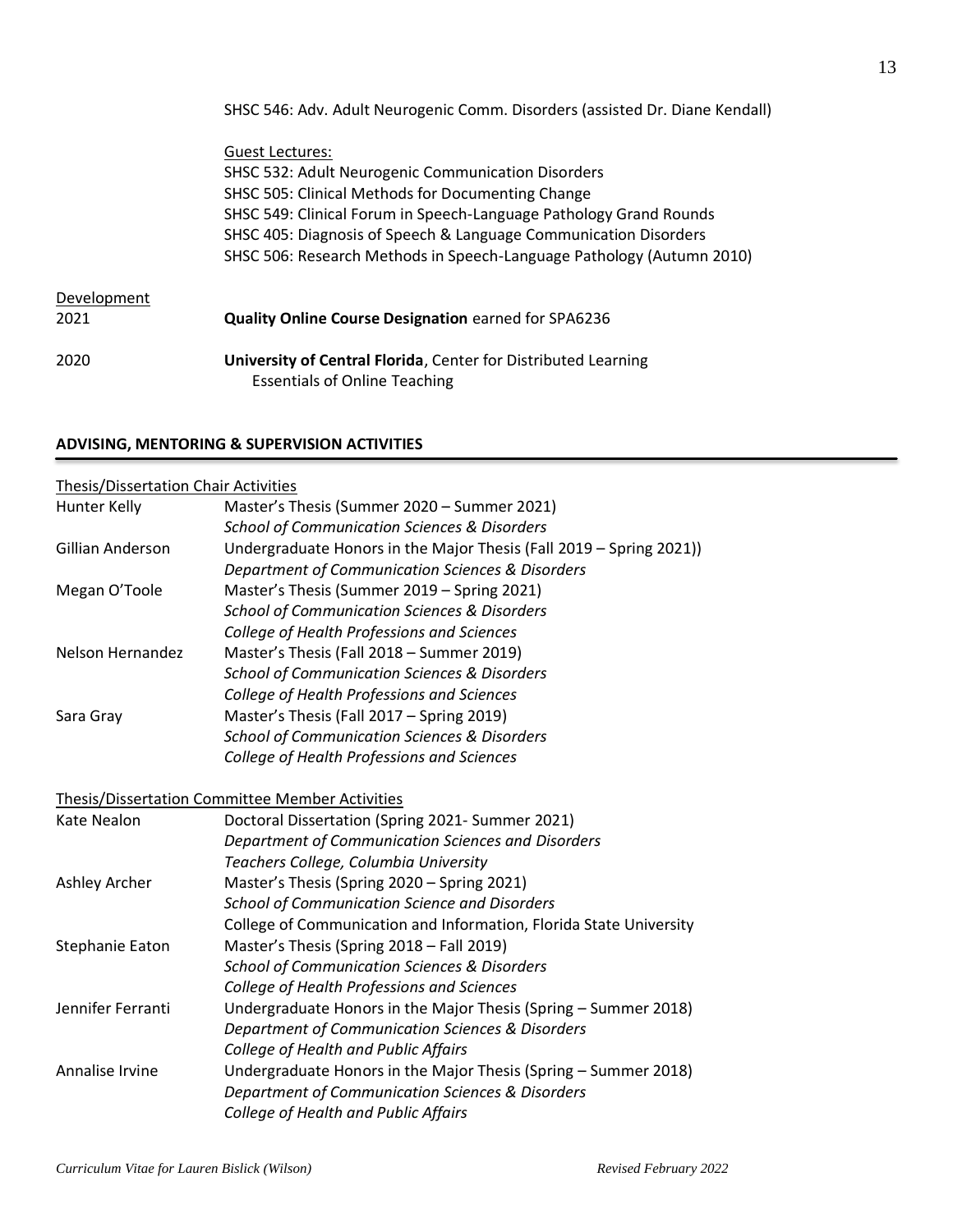### Student Independent Study Activities

| Seva Reilly  | Undergraduate Project (Spring 2022)                     |
|--------------|---------------------------------------------------------|
|              | School of Communication Sciences & Disorders            |
|              | College of Health Professions and Sciences              |
| Ellisa Davis | Master's Project (Spring 2019 - Summer 2020)            |
|              | School of Communication Sciences & Disorders            |
|              | College of Health Professions and Sciences              |
| Askha Thakar | Master's Project (Fall 2018 - Fall 2019)                |
|              | <b>School of Communication Sciences &amp; Disorders</b> |
|              | College of Health Professions and Sciences              |
|              |                                                         |

### **PROFESSIONAL SERVICE**

| College/University                      |                                                                                                                             |
|-----------------------------------------|-----------------------------------------------------------------------------------------------------------------------------|
| 2021                                    | Teaching Incentive Program (TIP) Chair                                                                                      |
| 2020                                    | Teaching Incentive Program (TIP) Committee                                                                                  |
| $2019 - 2020$                           | <b>CHPS Infrastructure Committee</b>                                                                                        |
|                                         | Search Committee for the Associate Dean of Undergraduate Affairs search                                                     |
| 2019                                    | Advisory Committee for the Associate Dean of Undergraduate Affairs search                                                   |
| $2017 - 2022$                           | College Instructor/Lecturer Promotion Committee                                                                             |
| School                                  |                                                                                                                             |
| $2021$ – present                        | TE Search Committee (to fill two TE positions)                                                                              |
| $2020 - 2021$                           | <b>Director Search Committee</b>                                                                                            |
| $2020$ – present                        | Graduate Program Committee                                                                                                  |
| $2019$ – present                        | <b>Admissions Committee</b>                                                                                                 |
| 2019 - 2021                             | National Student Speech Hearing Language Association (NSSHLA) Co-Advisor                                                    |
| $2019 - 2020$                           | Undergraduate Program Committee                                                                                             |
| 2018                                    | <b>Curriculum Committee</b>                                                                                                 |
|                                         | <b>Scholarship Committee</b>                                                                                                |
| $2017 - 2018$                           | Clinical Service (weekly treatment services for special case)                                                               |
| <b>National Conference Service</b>      |                                                                                                                             |
| $2021 -$ Present                        | 21st Biennial Conference on Motor Speech Conference Scientific Review Committee,<br><b>Reviewer for the Disorders Track</b> |
| $2019 -$ Present                        | ASHA Convention Proposal Reviewer for Language Disorders in Adults                                                          |
| 2019                                    | ASHA Convention Research Round Table Facilitator                                                                            |
| 2017                                    | ASHA Convention Proposal Reviewer for Language Disorders in Adults                                                          |
| 2016                                    | Clinical Aphasiology Conference Proposal Reviewer                                                                           |
| 2015                                    | Junior committee member, Clinical Aphasiology Conference Mentorship Luncheon                                                |
| 2012                                    | Junior committee member, Clinical Aphasiology Conference Mentorship Luncheon                                                |
| <b>National Membership Service</b>      |                                                                                                                             |
| $2022 - 2023$                           | Perspectives of the ASHA Special Interest Groups: Group 2 Editorial Board Member                                            |
| $2021$ – present                        | Academy of Neurogenic Communication Disorders (ANCDS) Writing Committee -                                                   |
|                                         | Treatment of Apraxia of Speech (AOS)                                                                                        |
| $2020$ – present                        | Aphasia Access Research Working Group                                                                                       |
| <b>Grant Service (Reviewer/Referee)</b> |                                                                                                                             |

2015 – Veterans Affairs Rehabilitation Research and Development Grants/Awards